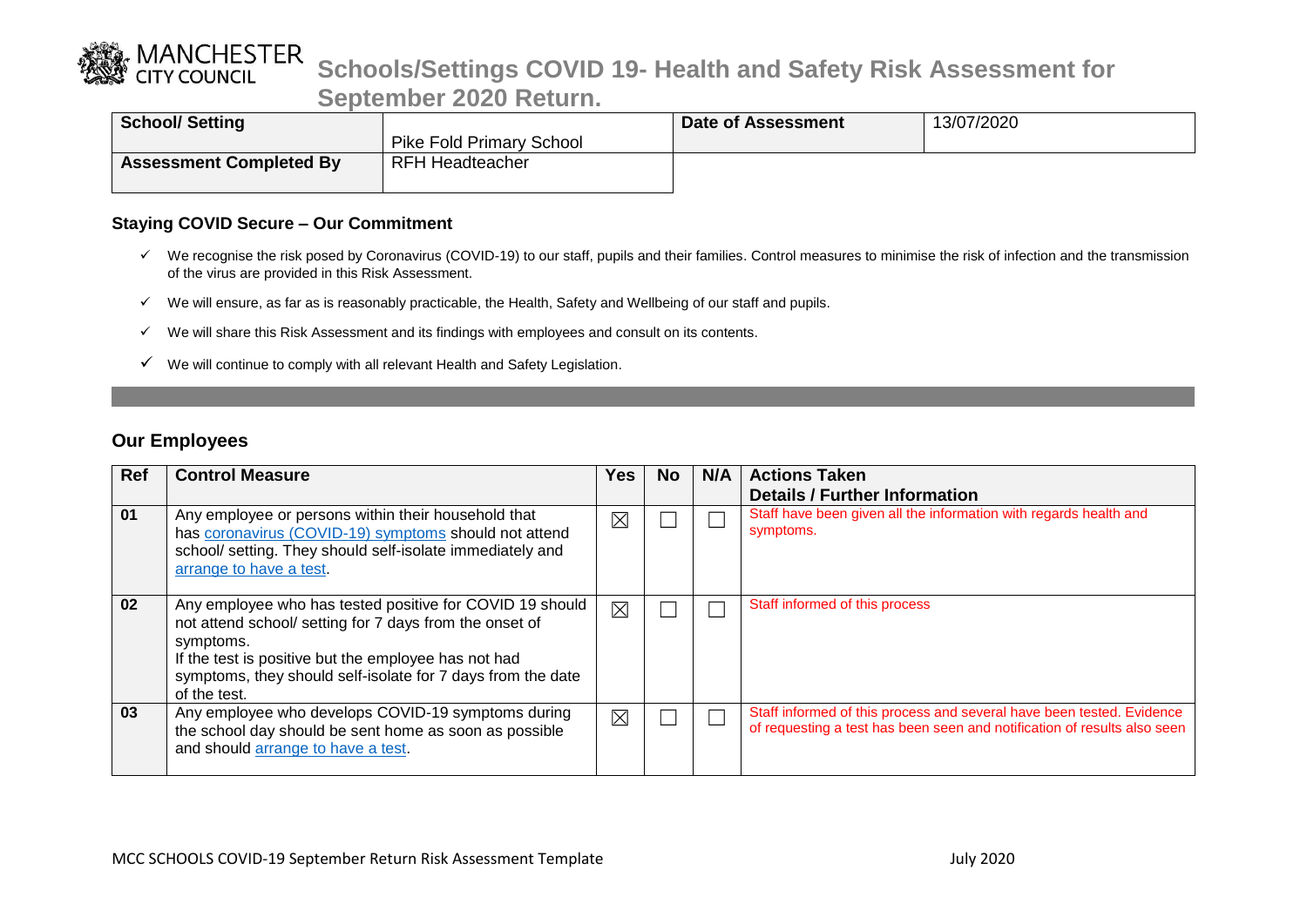| 04 | An individual risk assessment will be completed for all staff<br>that have characteristics that increase their potential risk<br>from coronavirus (COVID-19), as set out in the COVID-19:<br>review of disparities in risks and outcomes report. Sample<br>assessment template provided by Directorate for Children<br>and Education Services | $\times$    |  | Completed where necessary-staff aware of individual RA                                                                                                 |
|----|-----------------------------------------------------------------------------------------------------------------------------------------------------------------------------------------------------------------------------------------------------------------------------------------------------------------------------------------------|-------------|--|--------------------------------------------------------------------------------------------------------------------------------------------------------|
| 05 | We regularly contact / keep in touch with colleagues who<br>are self- isolating/ working from home and monitor / support<br>both their Physical and Mental Health & Wellbeing                                                                                                                                                                 | $\boxtimes$ |  | Welfare support in place for those suffering illness over this<br>time. All have been offered counselling as part of the schools<br>wellbeing support. |
| 06 | We provide suitable information and equipment to work at<br>home safely and effectively including those staff who<br>require additional aids and adaptations.                                                                                                                                                                                 | $\boxtimes$ |  | Staff have been given IT to support where needed. Staff are available<br>throughout the day to contact when needed.                                    |

### **Our Pupils**

| <b>Ref</b> | <b>Control Measure</b>                                                                                                                                                                                                                                         | <b>Yes</b>  | No. | N/A | <b>Actions Taken</b>                                                                                                                                        |
|------------|----------------------------------------------------------------------------------------------------------------------------------------------------------------------------------------------------------------------------------------------------------------|-------------|-----|-----|-------------------------------------------------------------------------------------------------------------------------------------------------------------|
|            |                                                                                                                                                                                                                                                                |             |     |     | <b>Details / Further Information</b>                                                                                                                        |
| 07         | If a pupil has anyone within their household that<br>has coronavirus (COVID-19) symptoms, should not attend<br>school/ setting. They should self-isolate immediately<br>and arrange to have a test.                                                            | $\boxtimes$ |     |     | Information shared with parents                                                                                                                             |
| 08         | Any pupil who has tested positive for COVID 19 should not<br>attend school/ setting for 7 days from the onset of<br>symptoms. If the test is positive but the pupil has not had<br>symptoms, they should self-isolate for 7 days from the date<br>of the test. | $\times$    |     |     | Information shared with parents                                                                                                                             |
| 09         | Any pupil who develops COVID-19 symptoms during the<br>school day should be sent home as soon as possible and<br>should arrange to have a test                                                                                                                 | $\boxtimes$ |     |     | Information shared with parents and evidence of a test has been<br>requested                                                                                |
| 10         | Remote/distance learning contingency arrangements for all<br>pupils should be maintained in case of school/ year group<br>closure during any local COVID 19 outbreak.                                                                                          | $\boxtimes$ |     |     | Additional home learning books have been purchased for those that<br>have had difficulty with WiFi. We are also using google classroom with<br>the students |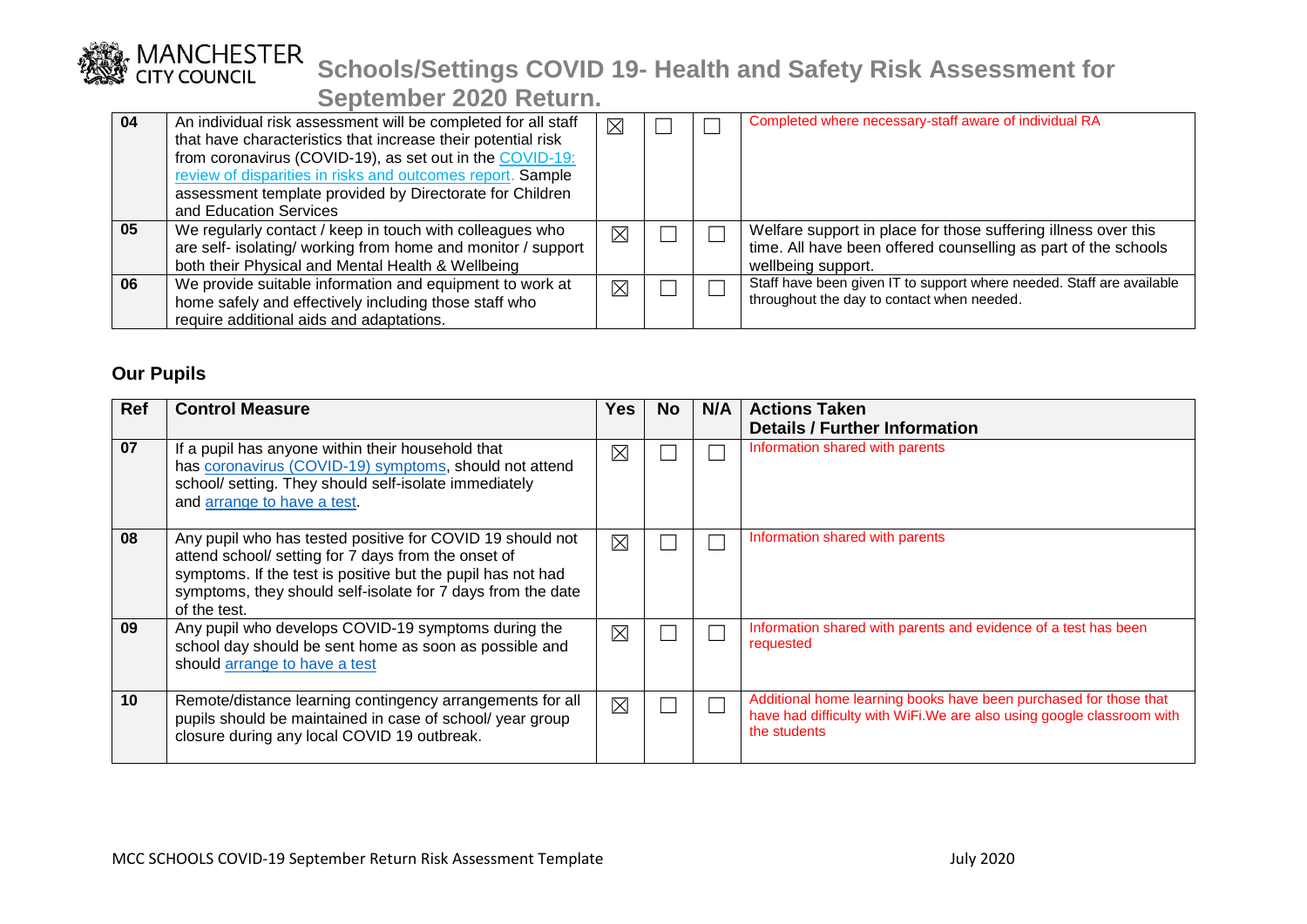

|  |  | Throughout school closure children from all key stages have        |
|--|--|--------------------------------------------------------------------|
|  |  | been given the opportunity to continue with their learning         |
|  |  | using the platforms they are familiar with:                        |
|  |  |                                                                    |
|  |  | Education City - Children in Nursery, Reception, Year 1 and        |
|  |  | Year 2 have access to lots of online activities covering a variety |
|  |  | of subjects.                                                       |
|  |  | Purple Mash - Children from all key stages can access a set of     |
|  |  | teacher led activities                                             |
|  |  | Spelling Shed - Spelling games with spelling lists set by the      |
|  |  | teacher                                                            |
|  |  | Mathletics - Children from Year 2 - Year 6 can access the          |
|  |  | games to reinforce learning that has taken place in the            |
|  |  | classrooms                                                         |
|  |  | Times Table Rockstars - Children from Year 1 - Year 6 can          |
|  |  | access times tables practice via online games                      |
|  |  | Cracking Comprehension - Children from Year 1 - Year 6 can         |
|  |  | practice their comprehension skills                                |
|  |  | Monster SATs - Year 6 children can access practice papers and      |
|  |  | online games.                                                      |
|  |  | SPAG.com - Children from Year 2 - 6 can access punctuation         |
|  |  | and grammar tests                                                  |
|  |  | eBooks - Children from Reception - Year 6 can access Primary       |
|  |  | eBooks NOW or try accessing the SORA app (downloadable             |
|  |  | from Google Play or the App store) for a large number of titles    |
|  |  | for you to access from any device                                  |
|  |  | The children have also been directed to:                           |
|  |  |                                                                    |
|  |  | Oak National Academy and BBC Bitesize Daily                        |
|  |  | For those children who may not have access to the Internet or      |
|  |  | a device workbooks were also sent home for all year groups.        |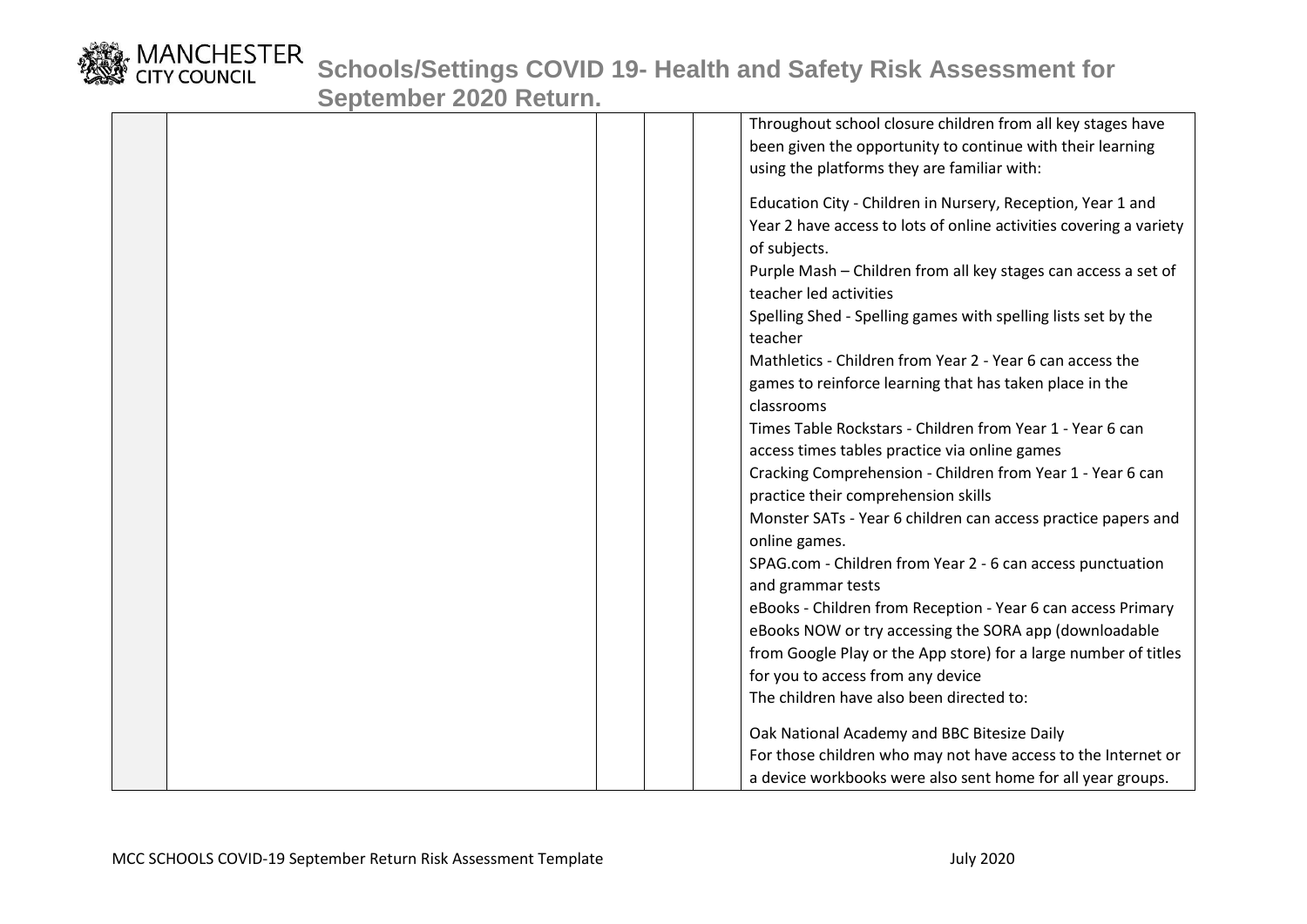

|    |                                                                                                                                                                                                                                                                                                                                                                                                                                                                                                                                                                                                                                                                  |             |  | E.g. CGP Times Tables, CGP SpaG, CGP Reasoning, CGP<br>Comprehension<br>The school website is being updated regularly containing links<br>to resources:<br>https://www.pikefold.manchester.sch.uk/page/home-<br>learning/64030<br>A parent information page has been developed giving<br>information with regards to routines and supporting<br>emotional health:<br>https://www.pikefold.manchester.sch.uk/page/covid-19---<br>parent-updates/67488<br>We are sending a weekly newsletter home with any new<br>resources that are being discovered as well as celebrating the<br>work being completed at home:<br>https://www.pikefold.manchester.sch.uk/page/home-<br>learning-newsletter/67601 |
|----|------------------------------------------------------------------------------------------------------------------------------------------------------------------------------------------------------------------------------------------------------------------------------------------------------------------------------------------------------------------------------------------------------------------------------------------------------------------------------------------------------------------------------------------------------------------------------------------------------------------------------------------------------------------|-------------|--|---------------------------------------------------------------------------------------------------------------------------------------------------------------------------------------------------------------------------------------------------------------------------------------------------------------------------------------------------------------------------------------------------------------------------------------------------------------------------------------------------------------------------------------------------------------------------------------------------------------------------------------------------------------------------------------------------|
| 11 | Pupil groups should be arranged to enable the school to<br>deliver the full range of curriculum subjects and students to<br>receive specialist teaching.<br>At primary school, and in the younger years at secondary<br>(key stage 3), schools may be able to implement smaller<br>groups the size of a full class. If that can be achieved, it is<br>recommended.<br>In secondary schools, and key stage 5, the groups are likely<br>to need to be the size of a year group.<br>Children are kept in their groups for the majority of the<br>classroom time, but mixing into wider groups is allowed for<br>specialist teaching, wraparound care and transport. | $\boxtimes$ |  | Due to lack of space, the classroom bubble will need to be of 30<br>pupils. Wider bubbles will be needed for over the lunch period where<br>the year group bubbles will combine i.e. 2x year 3=60 children. Social<br>distancing will be followed where possible.<br>Where social distancing is more difficult-Younger children in Rec-Y2<br>will remain in their classroom to eat and a picnic lunch will be prepared<br>by our kitchen.<br>Children may mix for wrap around care in our ASC, but numbers will<br>be limited and children will still be expected to Social Distance                                                                                                              |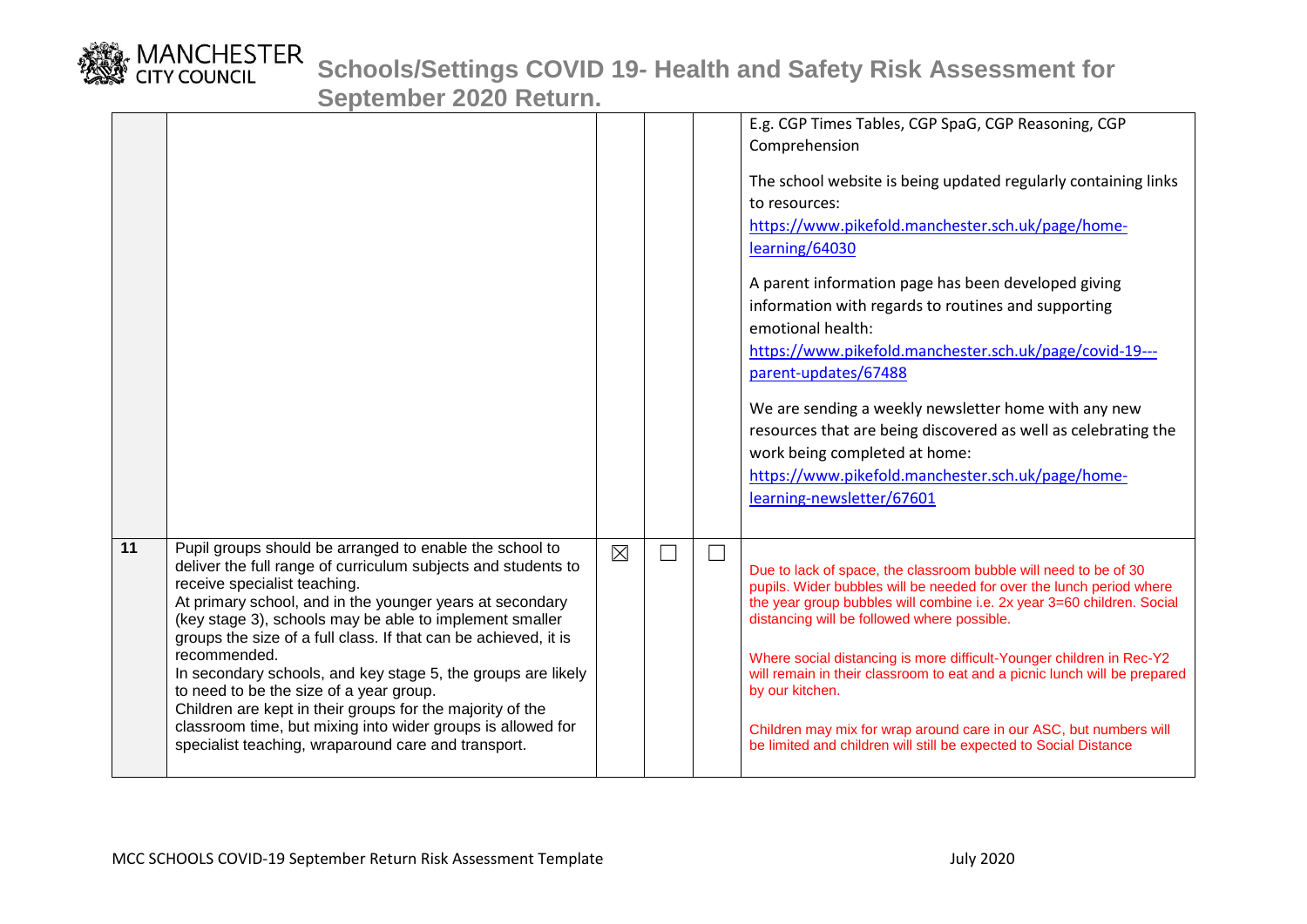

**September 2020 Return.**

| 12 | School Behaviour Policy and expectations should be<br>updated to reflect COVID measures and communicated to<br>all staff, pupils and parents. |  | Sent to staff parents and governors |
|----|-----------------------------------------------------------------------------------------------------------------------------------------------|--|-------------------------------------|

### **Our School**

|     | <b>Capacity, Access and Egress</b>                                                                                                                                                                                                                                                                                 |             |           |             |                                                                                                                                                                                                                                                                                                                       |
|-----|--------------------------------------------------------------------------------------------------------------------------------------------------------------------------------------------------------------------------------------------------------------------------------------------------------------------|-------------|-----------|-------------|-----------------------------------------------------------------------------------------------------------------------------------------------------------------------------------------------------------------------------------------------------------------------------------------------------------------------|
| Ref | <b>Control Measure</b>                                                                                                                                                                                                                                                                                             | <b>Yes</b>  | <b>No</b> | N/A         | <b>Actions Taken</b><br><b>Details / Further Information</b>                                                                                                                                                                                                                                                          |
| 13  | Designated Entrance and Exit Points to the Building (for<br>each year group of pupils where possible or where not<br>possible for certain year groups to avoid all pupils using<br>the same entrance/ exit).                                                                                                       | $\boxtimes$ |           |             | Staggered start and end times for individual children and siblings. I.e.<br>Siblings 8:50-9:05 individual 9:15-9:30- spread over two entrance<br>and the same at home time.<br>Siblings/childminders-3:00-3:15<br>Individuals 3:30-3:45.<br>Ensuring none of the school day is compromised                            |
| 14  | Increased number of Entrance and Exit Points to the<br>Building (external classroom doors should be used where<br>possible).                                                                                                                                                                                       |             |           | $\boxtimes$ | Not possible due to design of building-same doors are used as<br>normal                                                                                                                                                                                                                                               |
| 15  | Develop, share and display drop off/ collection protocols<br>e.g. one-way system and one parent/carer only to drop off/<br>collect child. (Ensure children are dropped off at school<br>gates rather than coming into school playground, older<br>KS2 children are encouraged to walk to school by<br>themselves). | $\times$    |           |             | This is the same practice as pre shut down so parents are already<br>familiar. The guidance has been repeated in a letter to parents and<br>will be placed on our school website. No parents on the school<br>playground                                                                                              |
| 16  | Restrictions on access to school/setting by third parties<br>(parents, members of the public, visitors etc.).<br>Appointments for school visits, reduced numbers in school<br>reception area (one in/ one out) etc.                                                                                                | $\times$    |           |             | Same system in place as prior to close down. Parents informed and<br>will be given additional information on the website No access to<br>parents-communication via email or telephone and teachers will ring<br>back. Visitors unless booked in will not be permitted. Non-essential<br>visitors have been postponed. |
| 17  | Stagger drop off and finish times, lunch and break times<br>for each cohort/group where possible.<br>If not possible for each year group, consider;                                                                                                                                                                | $\boxtimes$ |           |             | Same procedures during lockdown to support our parents<br>understanding<br>Siblings 8:50-9:05                                                                                                                                                                                                                         |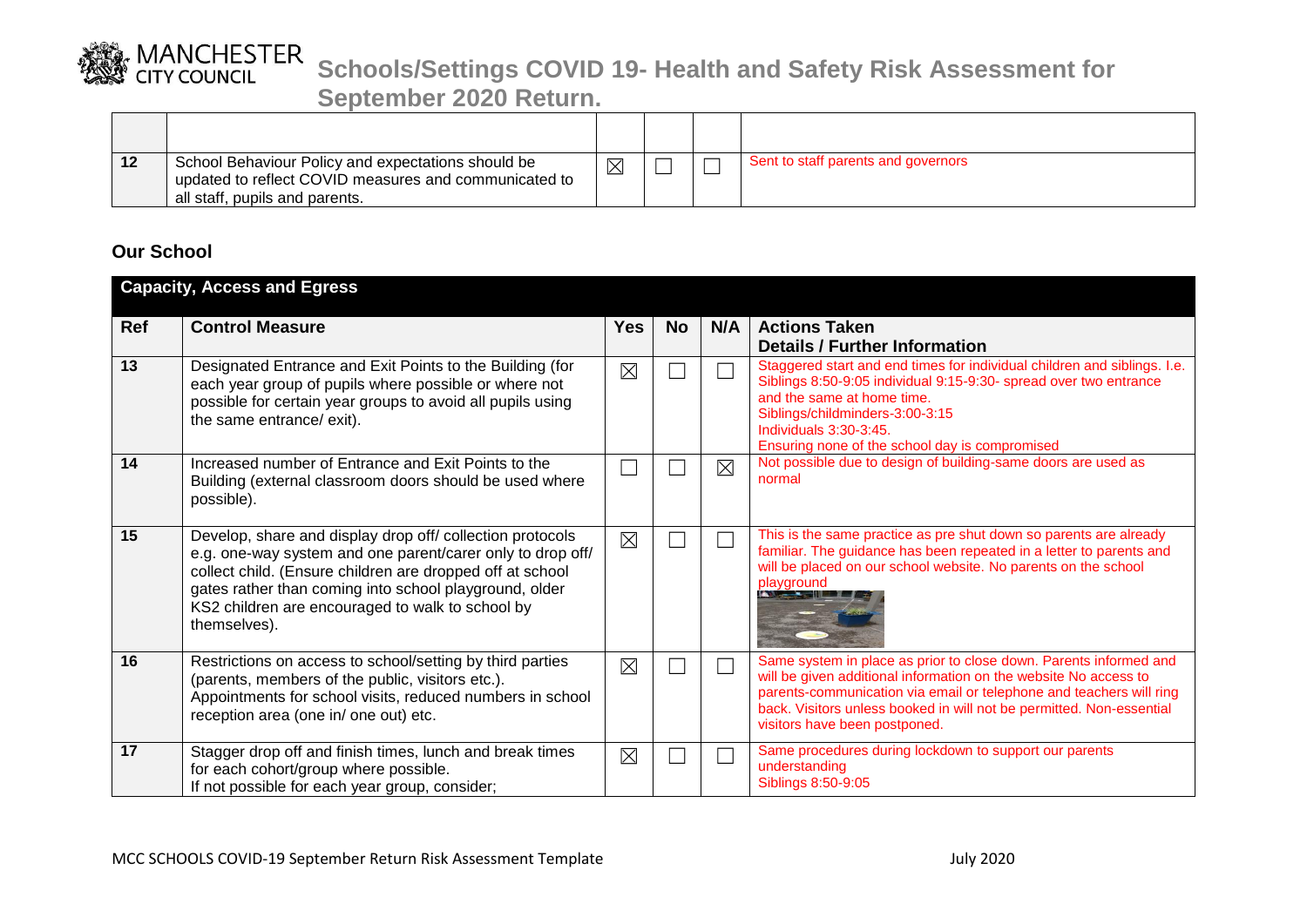|                 | for Primary EYFS & KS1/KS2,<br>for Secondary KS3/KS4/6th Form.<br>This could include condensing / staggering free periods or<br>break time but retaining the same amount of teaching time,<br>or keeping the length of the day the same but starting and<br>finishing later to avoid rush hour.                          |                             |             | Individual 9:15-9:30- spread over two entrance and the same at<br>home time.<br>Siblings/childminders-3:00-3:15<br>Individuals 3:30-3:45.                                                                     |
|-----------------|--------------------------------------------------------------------------------------------------------------------------------------------------------------------------------------------------------------------------------------------------------------------------------------------------------------------------|-----------------------------|-------------|---------------------------------------------------------------------------------------------------------------------------------------------------------------------------------------------------------------|
|                 | Travel to and from School (including Public Transport and School Buses)                                                                                                                                                                                                                                                  |                             |             |                                                                                                                                                                                                               |
| 18              | All staff/ pupils should be advised to walk/ cycle to school<br>and avoid wider public transport where possible. (School<br>buses are not classed as wider public transport- see<br>below).                                                                                                                              | $\boxtimes$                 |             | Shared on website                                                                                                                                                                                             |
| 19              | Pupils on dedicated school buses should wherever<br>possible:<br>Sit together in their year groups,<br>Ensure hands are sanitised on boarding/<br>disembarking<br>Use face coverings where appropriate, for children<br>over the age of 11. E.g. if likely to be in close<br>contact with people outside of their group. |                             | $\boxtimes$ |                                                                                                                                                                                                               |
| $\overline{20}$ | Assurance should be sought from school bus providers of<br>additional cleaning regimes and that a COVID secure risk<br>assessment has been completed.                                                                                                                                                                    | $\mathcal{L}_{\mathcal{A}}$ | $\boxtimes$ |                                                                                                                                                                                                               |
| 21              | Close liaison is in place for statutory 'Home to School<br>Transport' with the Local Authority, school and private<br>providers. Assurance should be sought that additional<br>cleaning regimes are in place and a COVID secure risk<br>assessment has been completed.                                                   |                             | $\boxtimes$ |                                                                                                                                                                                                               |
| 22              | Parent survey to be completed to confirm mode of<br>transport used by pupils, route to school and any potential<br>alternatives.<br>Where there is heavy use of 'wider public transport' on<br>specific routes, consideration should be given, in<br>conjunction with TfGM and the Local Authority to the                | $\boxtimes$                 |             | Survey sent out each year so this data will be used and also a survey<br>on the website for families to update?<br>As School is on a main road congestion is not a major concern is<br>parking is adhered to. |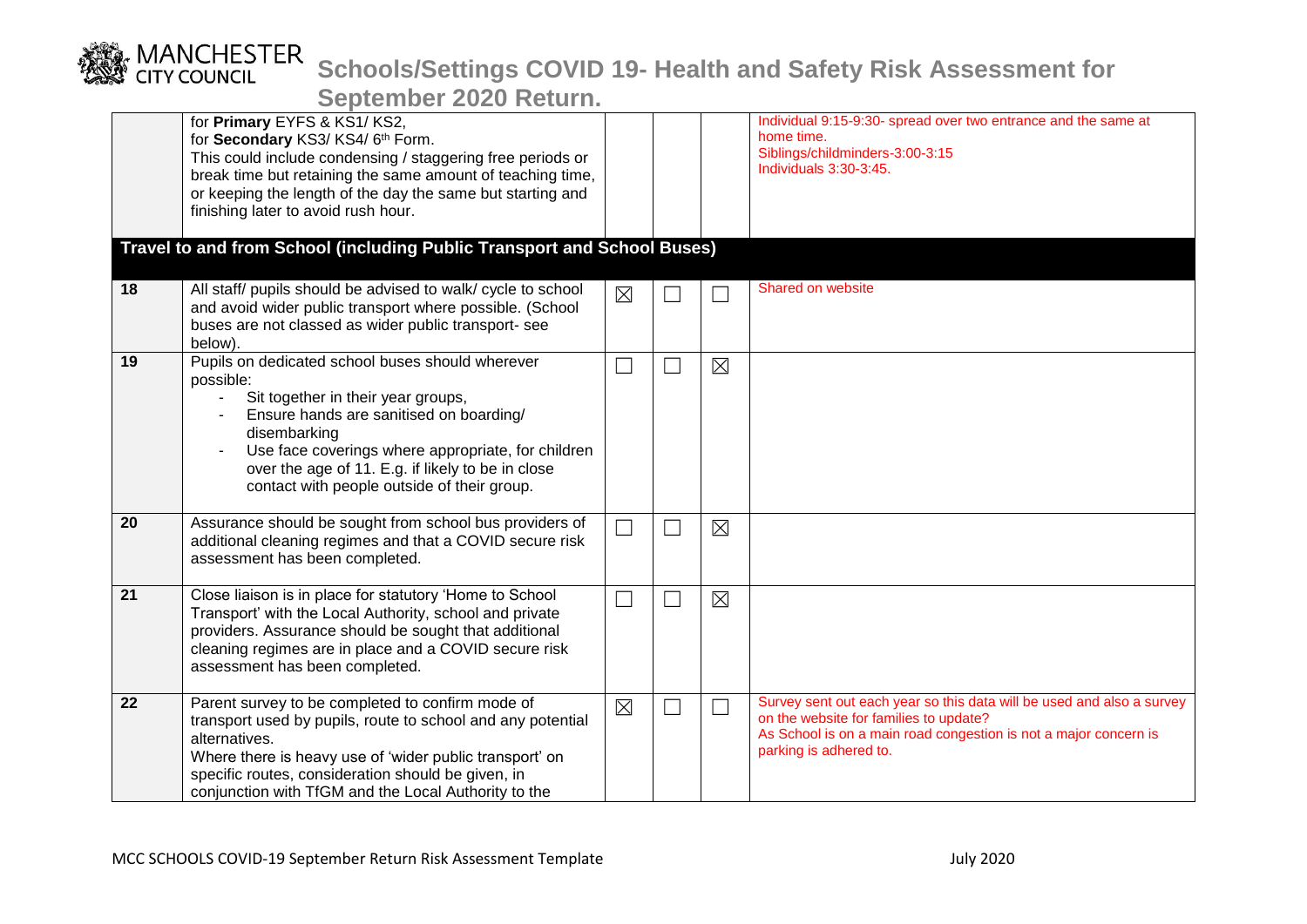|                 | OCPICITINGI EULO INGIALITI                                                                                                                                                                                                                                                                                                                                                                                                                                                         |             |           |             |                                                                                           |
|-----------------|------------------------------------------------------------------------------------------------------------------------------------------------------------------------------------------------------------------------------------------------------------------------------------------------------------------------------------------------------------------------------------------------------------------------------------------------------------------------------------|-------------|-----------|-------------|-------------------------------------------------------------------------------------------|
|                 | commissioning of school buses. E.g. a large proportion of<br>pupils attend a school in North Manchester but live in East<br>Manchester and currently use public transport.                                                                                                                                                                                                                                                                                                         |             |           |             |                                                                                           |
| 23              | Families and pupils that have no alternative to use wider<br>public transport are referred to the safer travel guidance<br>for passengers                                                                                                                                                                                                                                                                                                                                          | ×           |           | $\boxtimes$ |                                                                                           |
| 24              | There should be a process in place for removing face<br>coverings when pupils and staff who use them arrive at<br>school:<br>Pupils/staff instructed not to touch the front of their face<br>covering during use or when removing them, wash hands<br>immediately on arrival, dispose of temporary face<br>coverings in a covered bin or, place reusable face<br>coverings in a plastic bag they can take home with them,<br>and then wash their hands again before going to their | $\boxtimes$ |           |             | Parents informed of the use of wearing face masks on your journey<br>to school            |
|                 | classroom.<br><b>Physical / Social Distancing in the Building</b>                                                                                                                                                                                                                                                                                                                                                                                                                  |             |           |             |                                                                                           |
| Ref             | <b>Control Measure</b>                                                                                                                                                                                                                                                                                                                                                                                                                                                             | <b>Yes</b>  | <b>No</b> | N/A         | <b>Actions Taken</b><br><b>Details / Further Information</b>                              |
| $\overline{25}$ | Classrooms are organised maintaining space between<br>pupils/children/adults where possible: small adaptations<br>are made to the classroom to support distancing. Including<br>seating pupils side by side and facing forwards, rather than<br>face to face or side on, In secondary schools, teachers<br>should stay at the front and maintain 2m distance.                                                                                                                      | $\boxtimes$ |           |             | Classrooms are set up with all pupils facing the front and a teacher<br>designated 2m box |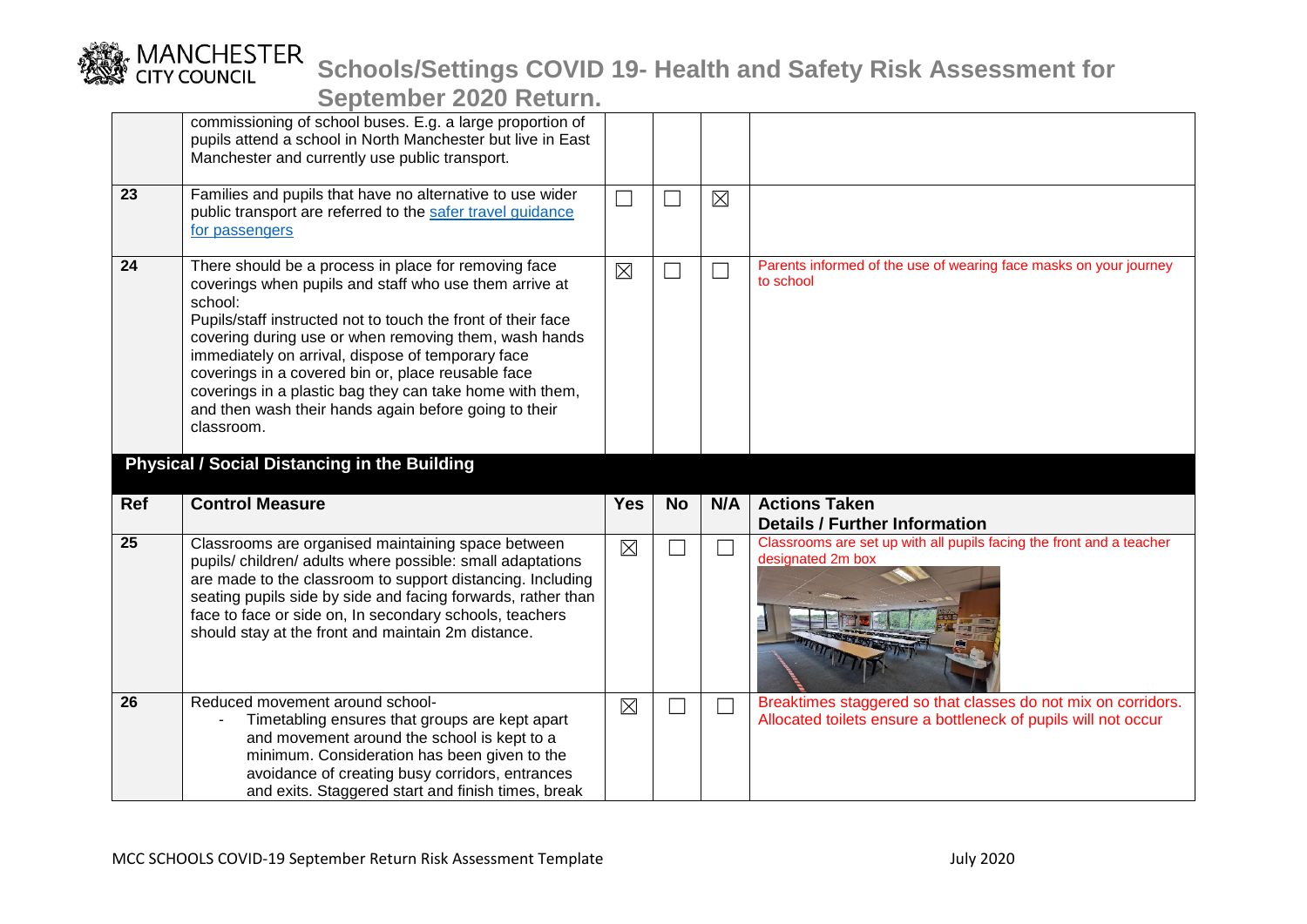

|    | and lunch times have been considered, together<br>with ensuring appropriate time for cleaning<br>surfaces and equipment.                                                                                                                                                                                                                                                                                                                                                                                                                  |             |               |                                                                                                                                                                                                                                              |
|----|-------------------------------------------------------------------------------------------------------------------------------------------------------------------------------------------------------------------------------------------------------------------------------------------------------------------------------------------------------------------------------------------------------------------------------------------------------------------------------------------------------------------------------------------|-------------|---------------|----------------------------------------------------------------------------------------------------------------------------------------------------------------------------------------------------------------------------------------------|
| 27 | Older pupils are regularly reminded of the need to socially<br>distance. E.g. Posters are located throughout school.                                                                                                                                                                                                                                                                                                                                                                                                                      | $\times$    | $\mathcal{L}$ | All children informed through the use of posters throughout the<br>school<br><b>DON'T FORGET TO ASH YOUR HANDS</b><br>$\alpha_{\odot}^{\rm ekg}$                                                                                             |
| 28 | Communal gatherings of more than one year group should<br>be avoided. E.g. Collective worship, if applicable, should<br>be contained to one bubble/ year group.<br>Dining Hall should be kept to one year group/ class where<br>possible. If not possible for each year group, consider;<br>for Primary EYFS & KS1/KS2,<br>for Secondary KS3/KS4/6th Form.<br>Determine if pupils will be having a school meal, if pupils<br>bring a 'packed lunch' this should be eaten in their class<br>room/zone reducing numbers in the dining hall. | $\boxtimes$ |               | Class bubbles in the hall from Y3-6 staggered times- PE Hall to also<br>be used for year group of 60.<br>Younger children will all have a picnic lunch in their classrooms.                                                                  |
| 29 | Due to the increased risk of infection in music lessons<br>(singing, playing wind or brass instruments), these lessons<br>should be outside wherever possible, in groups of no more<br>than 15, instruments should not be shared and pupils<br>should stand back to back or side by side.                                                                                                                                                                                                                                                 | $\boxtimes$ | $\boxtimes$   | Music lessons that involve (singing, playing wind or brass<br>instruments), will be blocked later in the year. Recorders will also<br>start later in the year. Pupils will stick to Ukulele for the autumn term.<br>Each pupil has their own |
| 30 | Pupils should be kept in consistent groups for PE. Outdoor<br>sports should be prioritised and large indoor spaces<br>should be used where it is not.                                                                                                                                                                                                                                                                                                                                                                                     | $\boxtimes$ |               | Groups of 30 for PE outdoor pace is adequate to hold all necessary<br>pupils                                                                                                                                                                 |
| 31 | Stagger the use and limit the occupancy of staff room and<br>offices by employees and ensure staff maintain social<br>distancing of 2m. If not possible 1m plus additional<br>controls.                                                                                                                                                                                                                                                                                                                                                   | $\boxtimes$ |               | Staggered lunches for all staff enabling them to adhere to 2m<br>distancing. Lunches for all staff start at 11:30-1:30                                                                                                                       |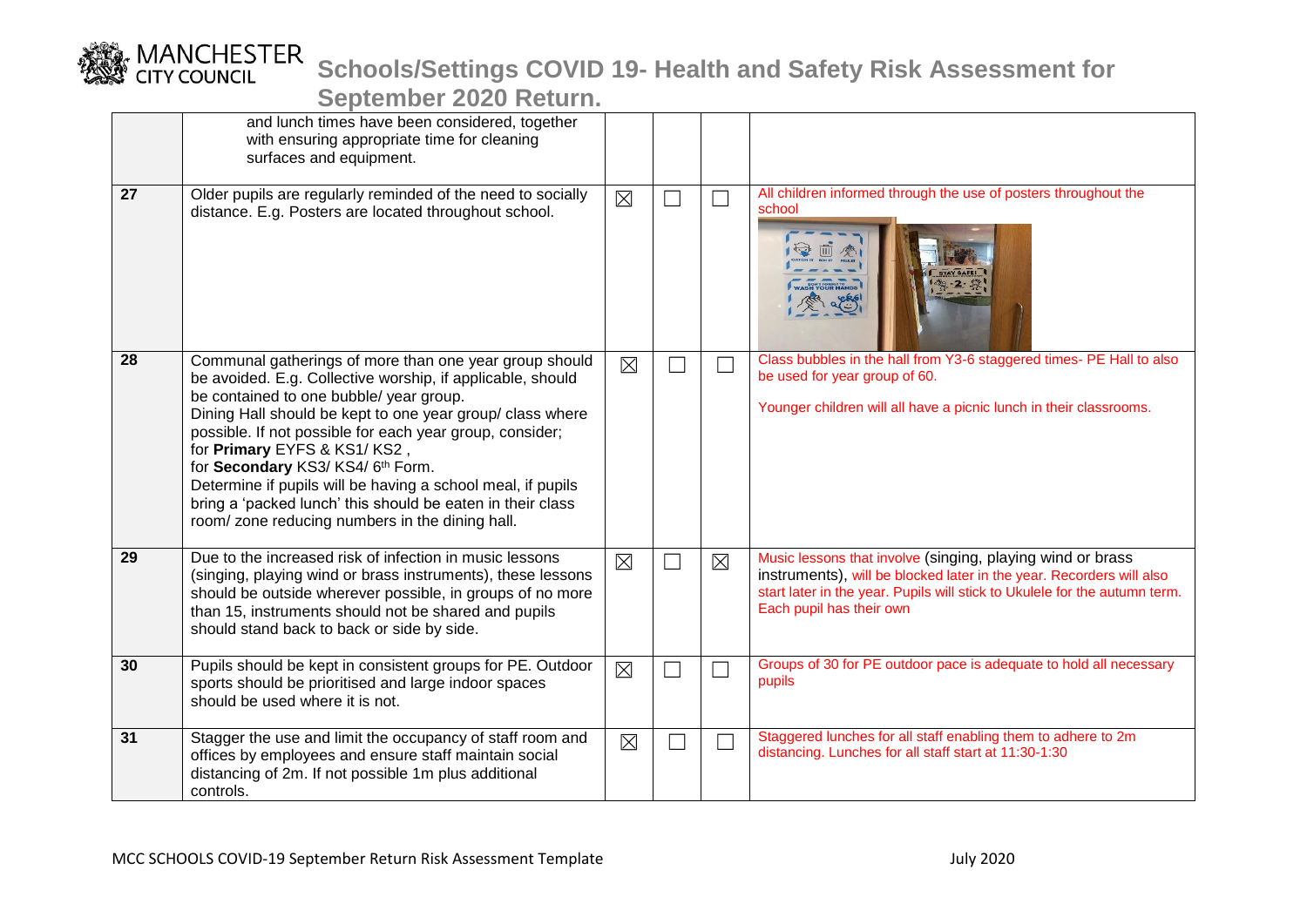

**September 2020 Return.**

| 32 | Kitchen staff maintain social distancing of 2m in the<br>kitchen. If not possible 1m plus additional controls.<br>Kitchens must comply with the guidance for food<br>businesses on coronavirus (COVID-19).                      | $\boxtimes$ |             | Kitchen staff keep a distance of 2m only 2 staff working in the kitchen<br>to maximise space.        |
|----|---------------------------------------------------------------------------------------------------------------------------------------------------------------------------------------------------------------------------------|-------------|-------------|------------------------------------------------------------------------------------------------------|
| 33 | Use of Small Meeting Rooms and Confined Areas<br>(including Photocopier / Printer/ Storage areas) by more<br>than one person prohibited.                                                                                        | $\boxtimes$ |             | Signs on doors with maximum capacity stated.<br>Reprographics                                        |
| 34 | Non Essential repair / contracted works in buildings to be<br>carried outside school hours.                                                                                                                                     | $\boxtimes$ |             | No visitors allowed in the building unless essential work is to take<br>place and RA is carried out. |
| 35 | Reduction in lift use with priority given to employees or<br>children with disabilities, relevant existing health conditions<br>or those who are pregnant. Staff encouraged to use stairs.                                      | $\boxtimes$ |             | Lift not in use-Usual conditional apply                                                              |
| 36 | Staff that assist pupils with AGP (aerosol generating<br>procedures) have appropriate AGP PPE. Any procedures<br>are done in a separate, ventilated room where possible.<br>(Refer to health colleagues if this is applicable). | $\Box$      | $\boxtimes$ |                                                                                                      |

#### **Additional Physical / Social Distancing Measures applied (Please detail below)**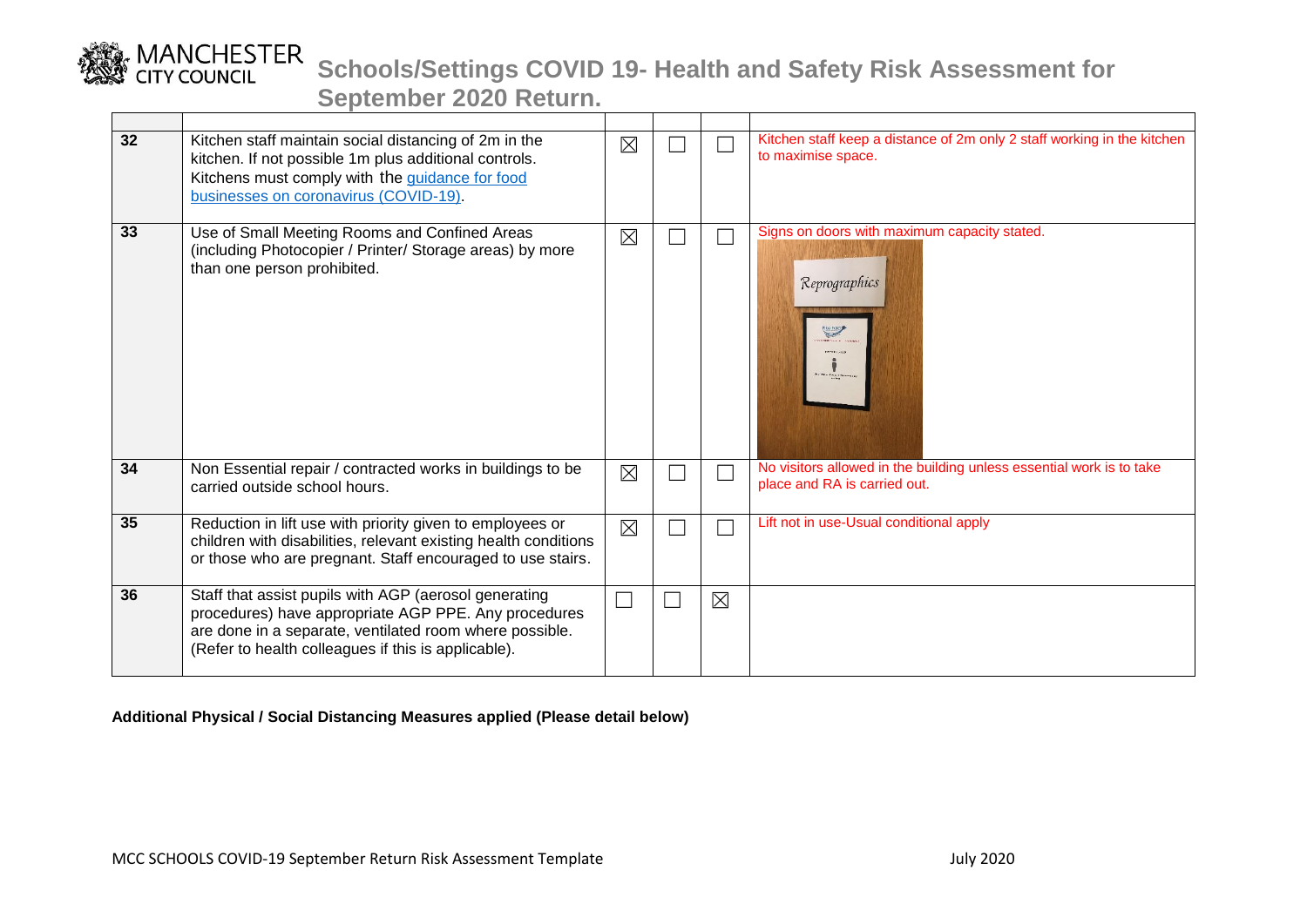

Markings on all floor areas. Posters on corridors and classrooms Rules sent to parents to support reinforcement in school Pupils escorted along corridors Toilet visits supervised to reduce a bottleneck of pupils Zoned teacher space provided in classrooms Coats /baggage areas not used. Children take all belongings to their work station Markings on the floor Colour bubble toilet use



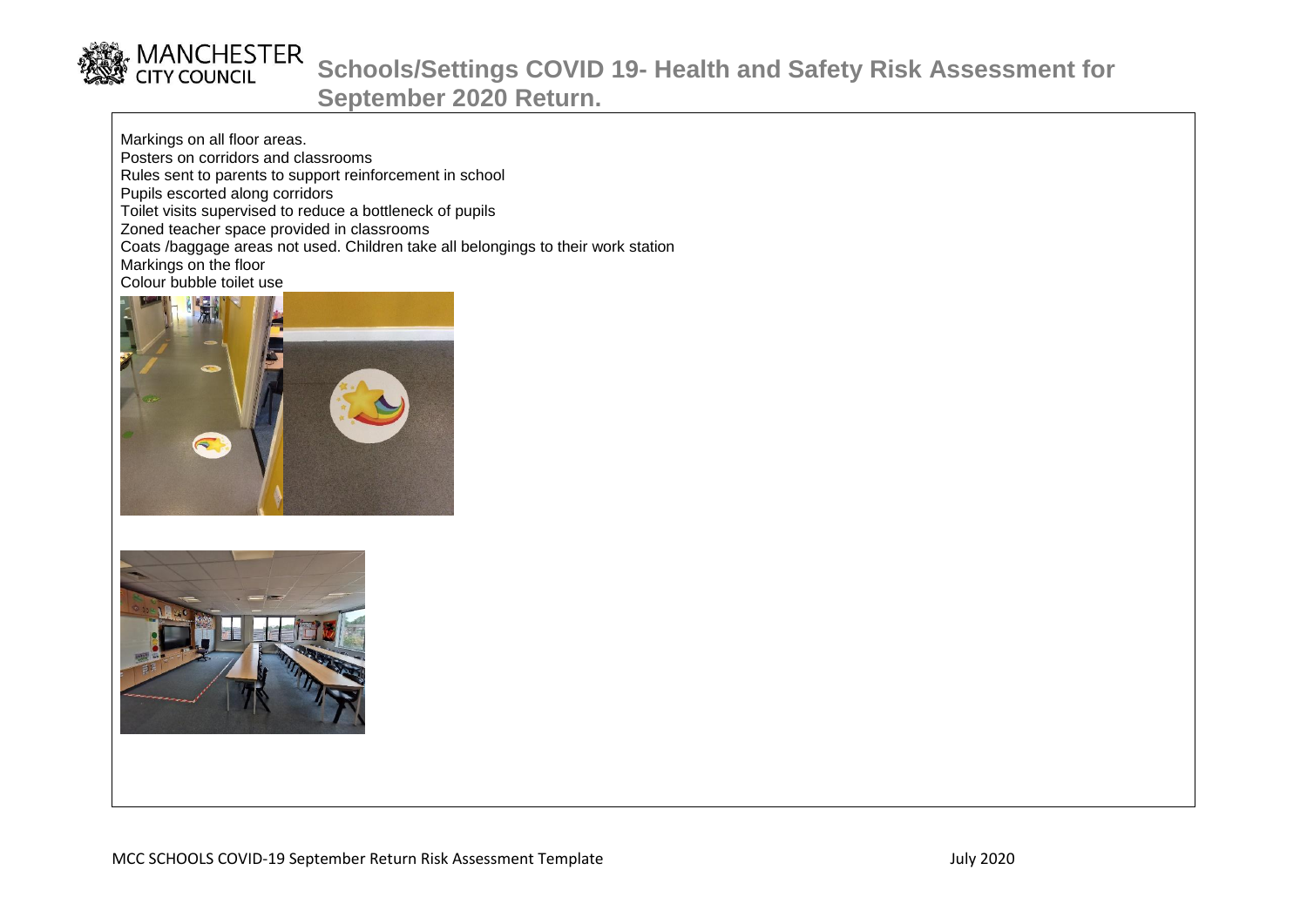

|            | <b>Infection Control, Cleaning and Hygiene Arrangements</b>                                                                                                                                                                                                                                                                                                                                                                                                                                                                                                                                                          |             |           |     |                                                                                                                                                      |  |  |  |  |
|------------|----------------------------------------------------------------------------------------------------------------------------------------------------------------------------------------------------------------------------------------------------------------------------------------------------------------------------------------------------------------------------------------------------------------------------------------------------------------------------------------------------------------------------------------------------------------------------------------------------------------------|-------------|-----------|-----|------------------------------------------------------------------------------------------------------------------------------------------------------|--|--|--|--|
| <b>Ref</b> | <b>Control Measure</b>                                                                                                                                                                                                                                                                                                                                                                                                                                                                                                                                                                                               | <b>Yes</b>  | <b>No</b> | N/A | <b>Actions Taken</b><br><b>Details / Further Information</b>                                                                                         |  |  |  |  |
| 37         | Staff and/or pupils who are experiencing coronavirus<br>(COVID-19) symptoms, should not attend school/ setting.<br>They should arrange to have a test.                                                                                                                                                                                                                                                                                                                                                                                                                                                               | $\boxtimes$ |           |     | Information shared with parents on website and class dojo                                                                                            |  |  |  |  |
| 38         | Staff who experience symptoms as above whilst at work<br>should go home as soon as possible and should arrange to<br>have a test.                                                                                                                                                                                                                                                                                                                                                                                                                                                                                    | $\times$    |           |     | All staff informed of procedures                                                                                                                     |  |  |  |  |
| 39         | Pupils who experience COVID-19 symptoms should be<br>collected from school/ setting as soon as possible. They<br>should be kept 2m apart from all other pupils and staff<br>whilst on site, where possible. If pupil needs direct personal<br>care until they can return home, staff should wear gloves,<br>an apron and a facemask. Eye protection should also be<br>worn if deemed risk from coughing/spitting/vomiting.<br>Anyone who come into close contact with someone with<br>COVID symptoms must wash their hands. They do not<br>need to isolate or get a test unless they develop symptoms<br>themselves. | $\times$    |           |     | All staff aware through staff, meeting and school guidance. Allocated<br>room for children who feel unwell. Guidance is also placed in that<br>room. |  |  |  |  |
| 40         | Parents of pupils with COVID 19 symptoms should be<br>instructed to get their child tested. Schools will have a small<br>number of testing kits to be provided to parents where it is<br>uncertain they will get a test for their child or may struggle<br>to get a test.                                                                                                                                                                                                                                                                                                                                            | $\boxtimes$ |           |     | Information shared with parents                                                                                                                      |  |  |  |  |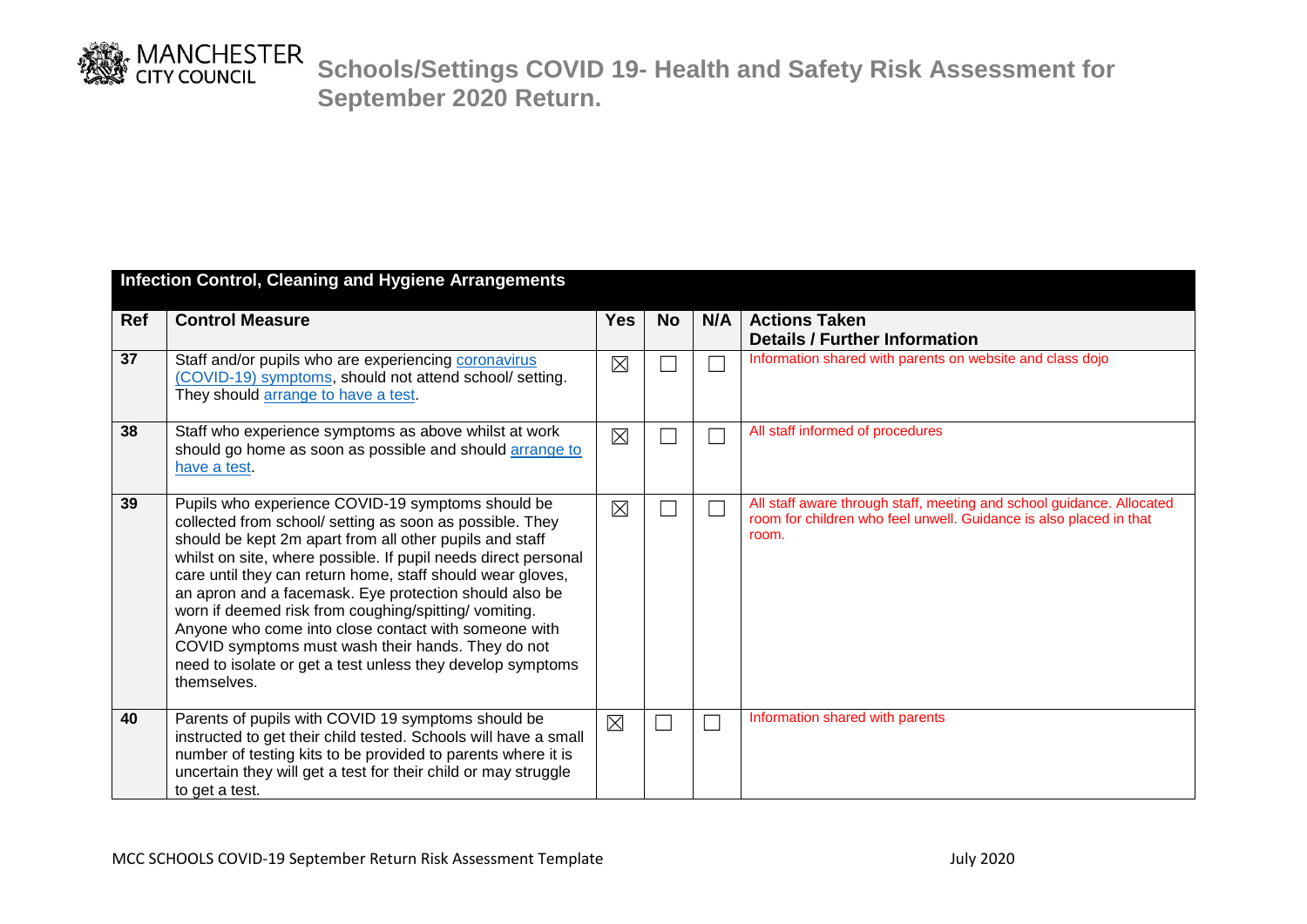

| 41 | Staff/ pupils who test positive for COVID 19 should self-<br>isolate for 7 days. Other members of their household<br>(including siblings) should self -isolate for 14 days from<br>when the symptomatic person first has symptoms.                                                                                                                                    | $\boxtimes$ |  | Information shared with parents on website and class dojo                                                                                                                                                                                                                                              |
|----|-----------------------------------------------------------------------------------------------------------------------------------------------------------------------------------------------------------------------------------------------------------------------------------------------------------------------------------------------------------------------|-------------|--|--------------------------------------------------------------------------------------------------------------------------------------------------------------------------------------------------------------------------------------------------------------------------------------------------------|
| 42 | Provision of hand-washing / hand-hygiene facilities at<br>entrances and throughout school/setting. (Regularly<br>monitored & maintained).                                                                                                                                                                                                                             | $\boxtimes$ |  | Guidelines in place for all pupils entering and exiting the building and<br>when using the facilities.<br>EYFS have portable sinks to use for outdoor play                                                                                                                                             |
| 43 | All staff and pupils are encouraged to regularly wash their<br>hands with soap and water, especially upon arrival at<br>school/setting, prior to eating, following break/lunch time<br>and any other time deemed necessary (after<br>coughs/sneezes).<br>Small children and children with complex needs should<br>continue to be helped to wash their hands properly. | $\boxtimes$ |  | Guidelines in place for all pupils entering and exiting the building and<br>when using the facilities.                                                                                                                                                                                                 |
| 44 | Different pupil groups do not need to be allocated their own<br>toilet blocks or hand washing facilities.<br>Toilets and facilities will be cleaned regularly in line with the<br>school's enhanced cleaning regime.<br>Pupils will be encouraged to clean their hands thoroughly<br>throughout the day                                                               | $\times$    |  | Our colour bubble system has worked very well this will<br>continue. As children's toilets are very compacted we do not<br>wish for pupils to be congregating around sinks. This measure<br>has been proven to be safe and well monitored. Toilets cleaned<br>at regular intervals throughout the day. |
| 45 | <b>Educational Resources;</b>                                                                                                                                                                                                                                                                                                                                         | $\boxtimes$ |  | .Own equipment allocated                                                                                                                                                                                                                                                                               |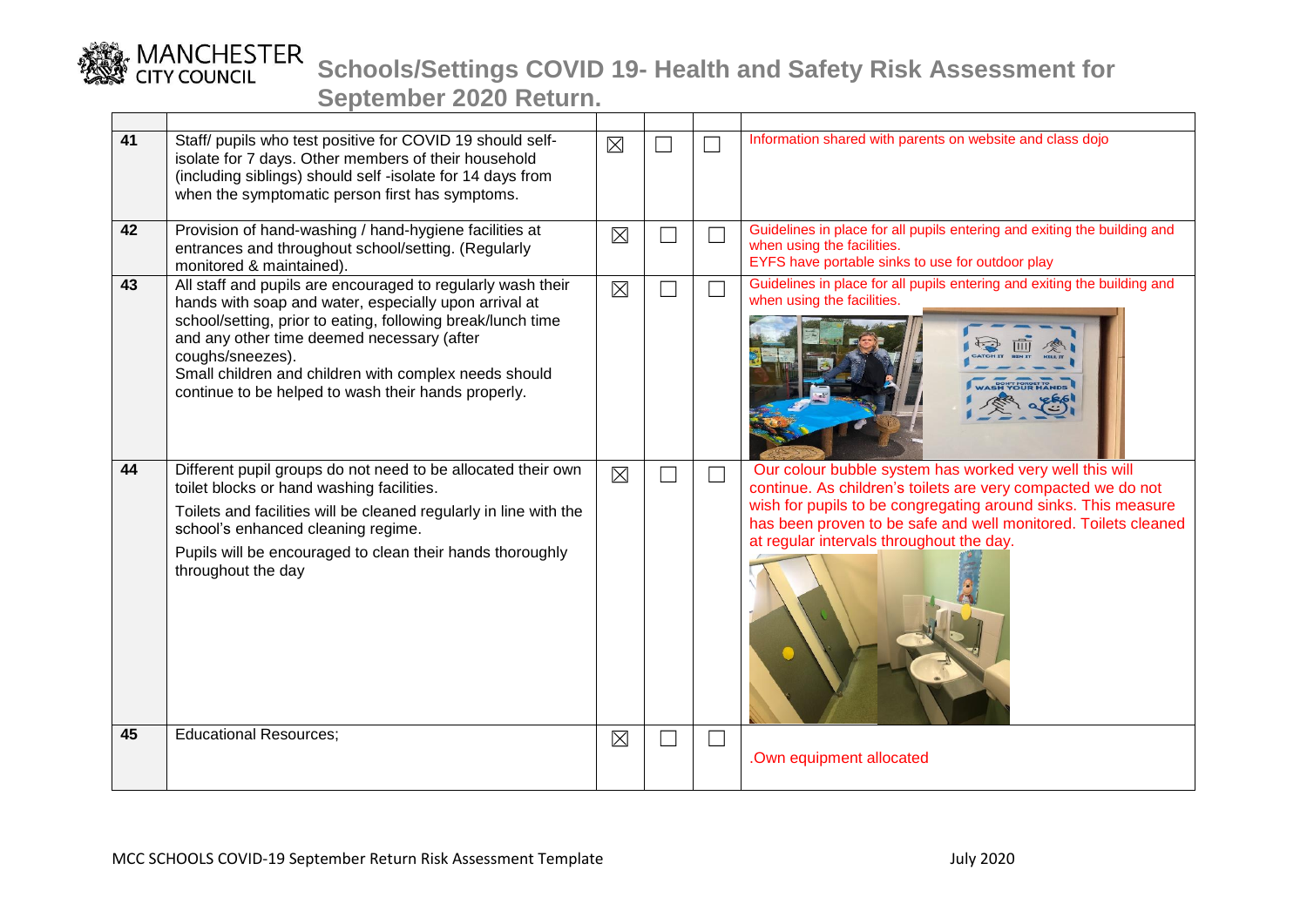|    | $\sim$                                                                                                                                                                                                                                                                                                                                                                                                                                                                                                                                                                                                                |             |   |                                                                                                    |
|----|-----------------------------------------------------------------------------------------------------------------------------------------------------------------------------------------------------------------------------------------------------------------------------------------------------------------------------------------------------------------------------------------------------------------------------------------------------------------------------------------------------------------------------------------------------------------------------------------------------------------------|-------------|---|----------------------------------------------------------------------------------------------------|
|    | For frequently used resources such as pens and<br>pencils, staff and pupils should have their own<br>items<br>Classroom based resources, such as books and                                                                                                                                                                                                                                                                                                                                                                                                                                                            |             |   | Books used are to be looked at under the visualiser, all others<br>to be quarantined for 72 hours. |
|    | games, can be used and shared within the group.<br>They should be cleaned regularly as part of<br>school's enhanced cleaning regime.                                                                                                                                                                                                                                                                                                                                                                                                                                                                                  |             |   | Cleaning of equipment will take place before and after the<br>school day                           |
|    | Resources that are shared between groups, such<br>as sports, art, and science equipment should be<br>cleaned frequently and meticulously and always<br>between groups, or rotated to allow them to be left<br>unused and out of reach for a period of 48 hours<br>(72 hours for plastics) between use by different<br>bubbles.<br>Outdoor play equipment should be frequently<br>cleaned following use by each group.<br>Pupils and teachers can take books and shared<br>resources home, although unnecessary sharing<br>should be avoided and rules on hand cleaning and<br>cleaning of the resources should apply. |             |   | School policy is that books are not taken home due to GDPR.                                        |
| 46 | Pupils should limit the amount of equipment they bring into<br>school each day. This should be limited to lunch boxes,<br>coats, bags, books, stationery and mobile phones (where<br>applicable).                                                                                                                                                                                                                                                                                                                                                                                                                     |             |   | Parents and children informed of this via letter                                                   |
| 47 | All staff and pupils are encouraged to cough / sneeze into<br>tissues and dispose of these in appropriate waste disposal<br>bins. (Catch it, Kill it, Bin it)                                                                                                                                                                                                                                                                                                                                                                                                                                                         | $\boxtimes$ |   | Posters around school. New bins with lids have been purchased                                      |
| 48 | Additional lidded bins and increased emptying /<br>replacement are provided / in-place.                                                                                                                                                                                                                                                                                                                                                                                                                                                                                                                               | $\boxtimes$ |   | New bins with lids have been purchased                                                             |
| 49 | All working areas within the building should be well-<br>ventilated (Windows and Doors open) where safe and<br>appropriate to do so.                                                                                                                                                                                                                                                                                                                                                                                                                                                                                  | $\boxtimes$ | ٦ | All staff notified with regards ventilation and keeping doors and<br>windows open                  |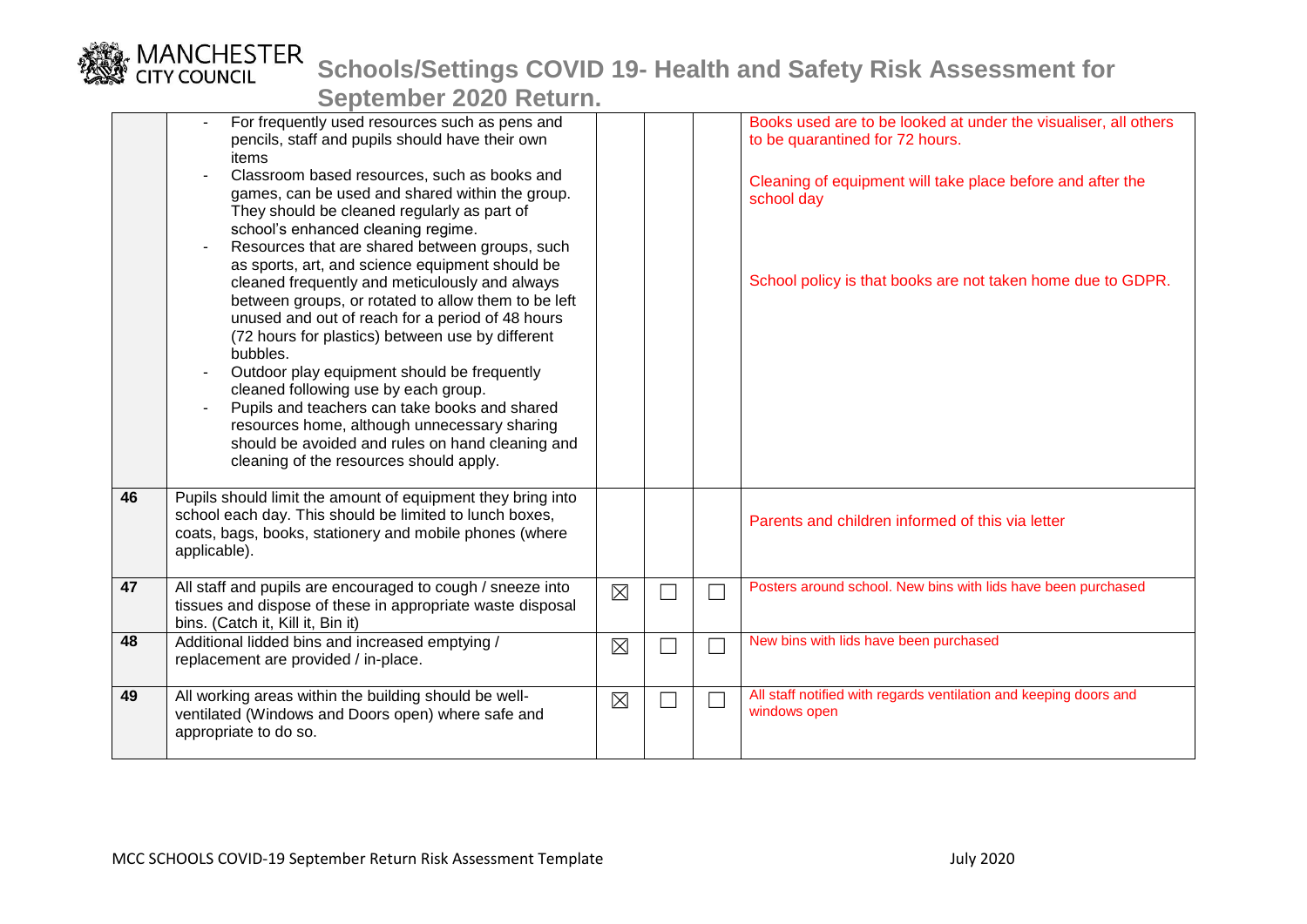## MANCHESTER<br>CITY COUNCIL **Schools/Settings COVID 19- Health and Safety Risk Assessment for**

| 50 | Increased frequency of cleaning of communal areas and<br>locations / high contact points (using detergent and hot<br>water followed by a chlorine based disinfectant solution)<br>including:<br><b>Toilets</b><br>$\bullet$<br>Door Handles/ Access Buttons<br>Kitchen areas and associated equipment<br>Water dispensers/coolers<br>Printers/ Photocopiers<br><b>White Boards</b><br>Play Equipment<br>Shared resources | $\boxtimes$ |                          | All areas in school have disinfectant spray and cloths. Areas cleaned<br>before during and after the school day                                                |
|----|--------------------------------------------------------------------------------------------------------------------------------------------------------------------------------------------------------------------------------------------------------------------------------------------------------------------------------------------------------------------------------------------------------------------------|-------------|--------------------------|----------------------------------------------------------------------------------------------------------------------------------------------------------------|
| 51 | Staff should ensure shared facilities such as staff room<br>kitchens are cleaned thoroughly after use. E.g. following<br>lunch or hot drink preparation.<br>Staff should ensure any communal crockery, cutlery used is<br>thoroughly washed and where possible use their own.                                                                                                                                            | $\boxtimes$ | $\Box$                   | Staff room has disinfectant sprays which staff use before and<br>after eating. Staffroom cleaned either start of day or end of day<br>by site management team. |
| 52 | Staff should consider the storage of their personal items to<br>ensure they are Covid secure.                                                                                                                                                                                                                                                                                                                            | $\boxtimes$ |                          | All staff aware of guidelines and store their personal<br>belongings securely and safely                                                                       |
| 53 | Staff and pupils are provided with instructions on how to<br>achieve effective hand-washing; for example in the form of<br>posters, written guidance and videos clips etc.                                                                                                                                                                                                                                               | $\boxtimes$ |                          | <b>Hand-Washing Guidance</b><br><b>Hand-Washing Video</b>                                                                                                      |
| 54 | Office staff who receive deliveries, post etc. are encouraged<br>to wash their hands more frequently and are provided with<br>sanitiser.                                                                                                                                                                                                                                                                                 | $\boxtimes$ | $\overline{\phantom{a}}$ | All office staff have been informed of the protective measures                                                                                                 |
| 55 | Increased frequency of toilet inspections and checks to<br>ensure sufficient supplies of liquid soap and paper towels<br>are maintained. Staff to report shortages to site staff.                                                                                                                                                                                                                                        | $\boxtimes$ | $\Box$                   | Toilets stock checked before start of day and at the end of the day.<br>New monitoring charts to be displayed when inspected.                                  |
| 56 | Suppliers and Contractors advised if attending premises of<br>infection control arrangements, no-access areas and<br>expectations around personal hygiene.                                                                                                                                                                                                                                                               | $\boxtimes$ | $\Box$                   | Safety RA shared prior to arranged visits                                                                                                                      |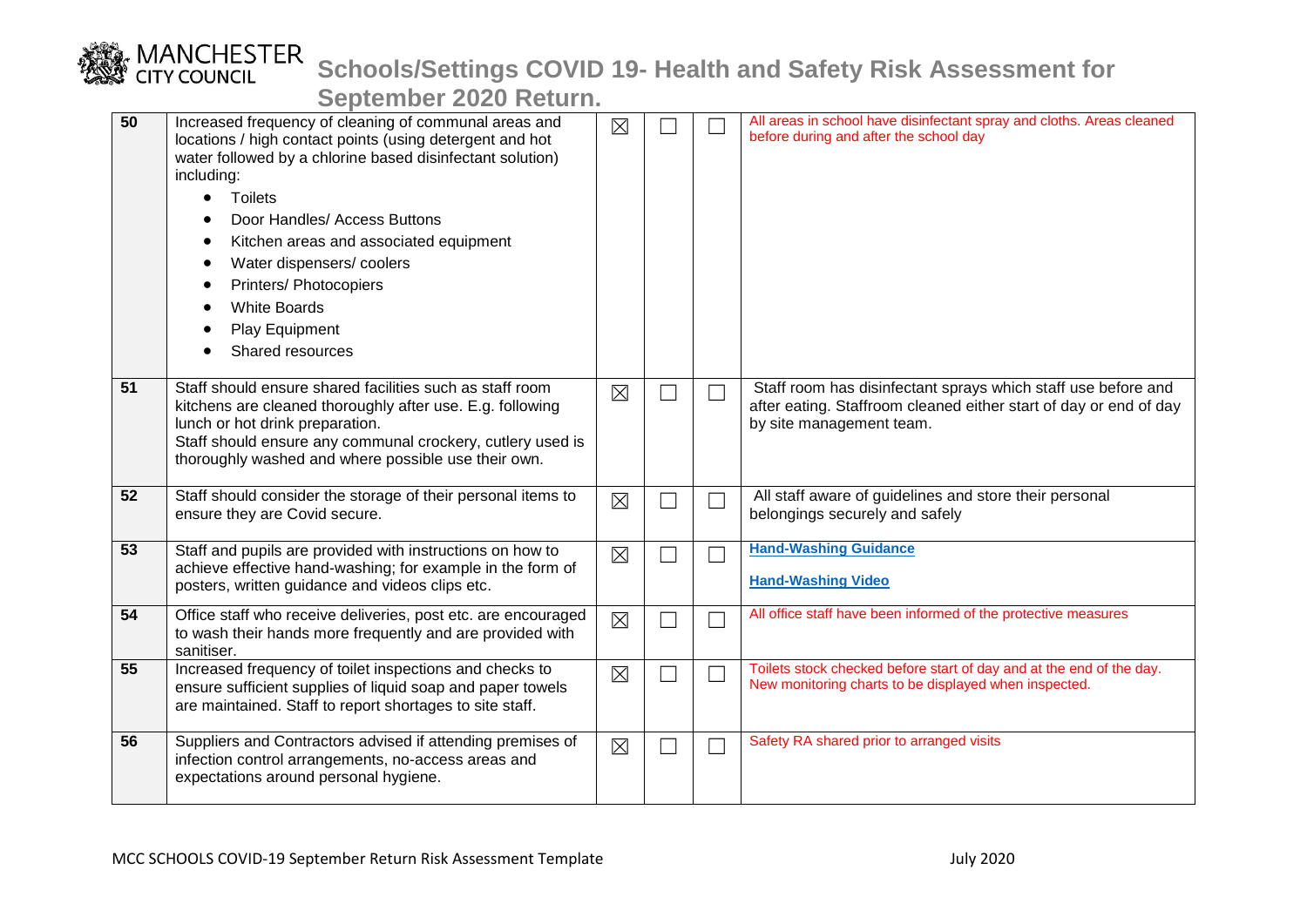

#### **Additional Infection Control, Cleaning and Hygiene Measures applied (Please detail below)**



| <b>Response to an Infection</b> |                                                                                                                                                                                                                                                                                                                                                                                                                                      |          |           |     |                                                                                                                                                                                                                              |  |  |
|---------------------------------|--------------------------------------------------------------------------------------------------------------------------------------------------------------------------------------------------------------------------------------------------------------------------------------------------------------------------------------------------------------------------------------------------------------------------------------|----------|-----------|-----|------------------------------------------------------------------------------------------------------------------------------------------------------------------------------------------------------------------------------|--|--|
| <b>Ref</b>                      | <b>Control Measure</b>                                                                                                                                                                                                                                                                                                                                                                                                               | Yes      | <b>No</b> | N/A | <b>Actions Taken</b>                                                                                                                                                                                                         |  |  |
|                                 |                                                                                                                                                                                                                                                                                                                                                                                                                                      |          |           |     | <b>Details / Further Information</b>                                                                                                                                                                                         |  |  |
| 57                              | Sufficient understanding and processes are in place to<br>respond to a confirmed case of COVID 19 in school:<br>Those with symptoms book a test (as above<br>$\blacksquare$<br>schools will be provided with a limited number of<br>tests)<br>Contact Public Health when become aware of a<br>$\overline{\phantom{a}}$<br>confirmed case (Public Health will also contact<br>schools when they become aware of a confirmed<br>case). | $\times$ |           |     | Shared with parents and staff on website and class dojo.<br>Colour bubbles allow for track and trace within the school system. In<br>addition, a tight regime of the class timetable and supervision of adults<br>will help. |  |  |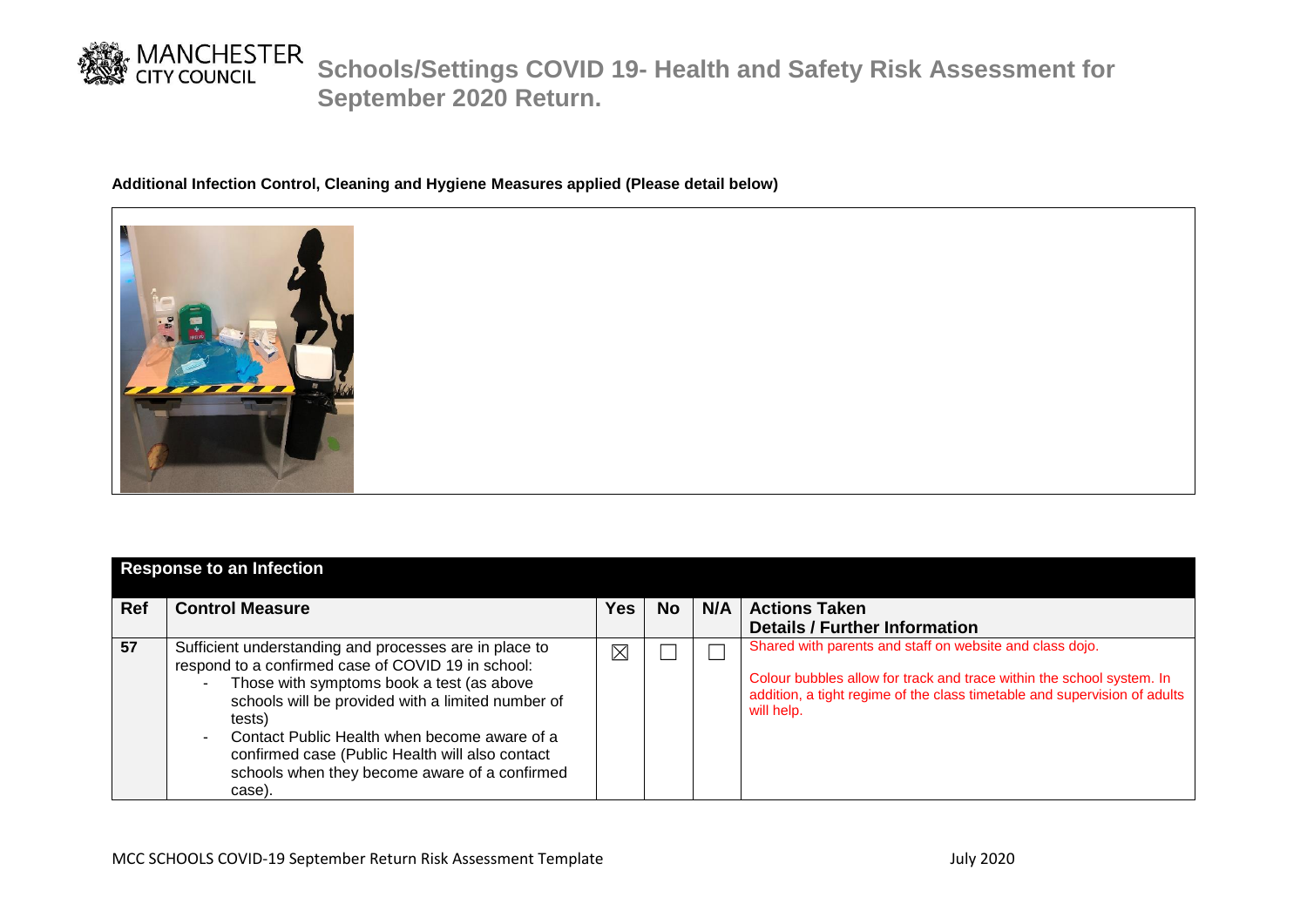|            |                                                                                                                                                                                                                                                                                                                                                                                     | <u> Julius III avat Itului II</u> |           |                             |                                                                                                                                          |
|------------|-------------------------------------------------------------------------------------------------------------------------------------------------------------------------------------------------------------------------------------------------------------------------------------------------------------------------------------------------------------------------------------|-----------------------------------|-----------|-----------------------------|------------------------------------------------------------------------------------------------------------------------------------------|
|            | Public Health will then work with school to<br>determine actions to be taken.<br>School should keep a record of pupils/staff in each<br>year group and any close contact between staff and<br>children in different groups.<br>School should keep a record of all visitors to the<br>school including contact details. Records to be kept<br>for 21 days.                           |                                   |           |                             |                                                                                                                                          |
| 58         | If an outbreak is confirmed (2 or more cases within a 14-<br>day period) health protection teams may recommend that a<br>larger number of other pupils self-isolate at home as a<br>precautionary measure.<br>Remote/distance learning contingency arrangements for all<br>pupils should be maintained in case of school/ year group<br>closure during any local COVID 19 outbreak. | $\boxtimes$                       |           | $\Box$                      | Staff have now had training on google classroom as well as all the<br>previous home learning packages that are available to our children |
|            | <b>Key Roles and Responsibilities</b>                                                                                                                                                                                                                                                                                                                                               |                                   |           |                             |                                                                                                                                          |
| <b>Ref</b> | <b>Control Measure</b>                                                                                                                                                                                                                                                                                                                                                              | <b>Yes</b>                        | <b>No</b> | N/A                         | <b>Actions Taken</b>                                                                                                                     |
|            |                                                                                                                                                                                                                                                                                                                                                                                     |                                   |           |                             | <b>Details / Further Information</b>                                                                                                     |
| 59         | Sufficient staffing / resources are in place to maintain the<br>security of the building and its occupants.                                                                                                                                                                                                                                                                         | $\times$                          |           |                             | Head is currently main key holder due to staff absence                                                                                   |
| 60         | Sufficient staffing / resources are in place to maintain the<br>cleanliness of the building and to carry out necessary<br>inspections of consumables needed to maintain hygiene<br>(including their replenishment).                                                                                                                                                                 | $\boxtimes$                       |           | $\mathcal{L}_{\mathcal{A}}$ | Additional cleaners Inc. SLT and LOs to help sanitise throughout the<br>school day                                                       |
| 61         | Sufficient numbers of trained staff are in place to provide<br>First Aid and First Aiders are aware of updated HSE<br>guidance.(See link).                                                                                                                                                                                                                                          | $\boxtimes$                       |           | $\mathcal{L}_{\mathcal{A}}$ | https://www.hse.gov.uk/coronavirus/first-aid-and-medicals/first-aid-<br>certificate-coronavirus.htm.<br>22 staff first aid trained       |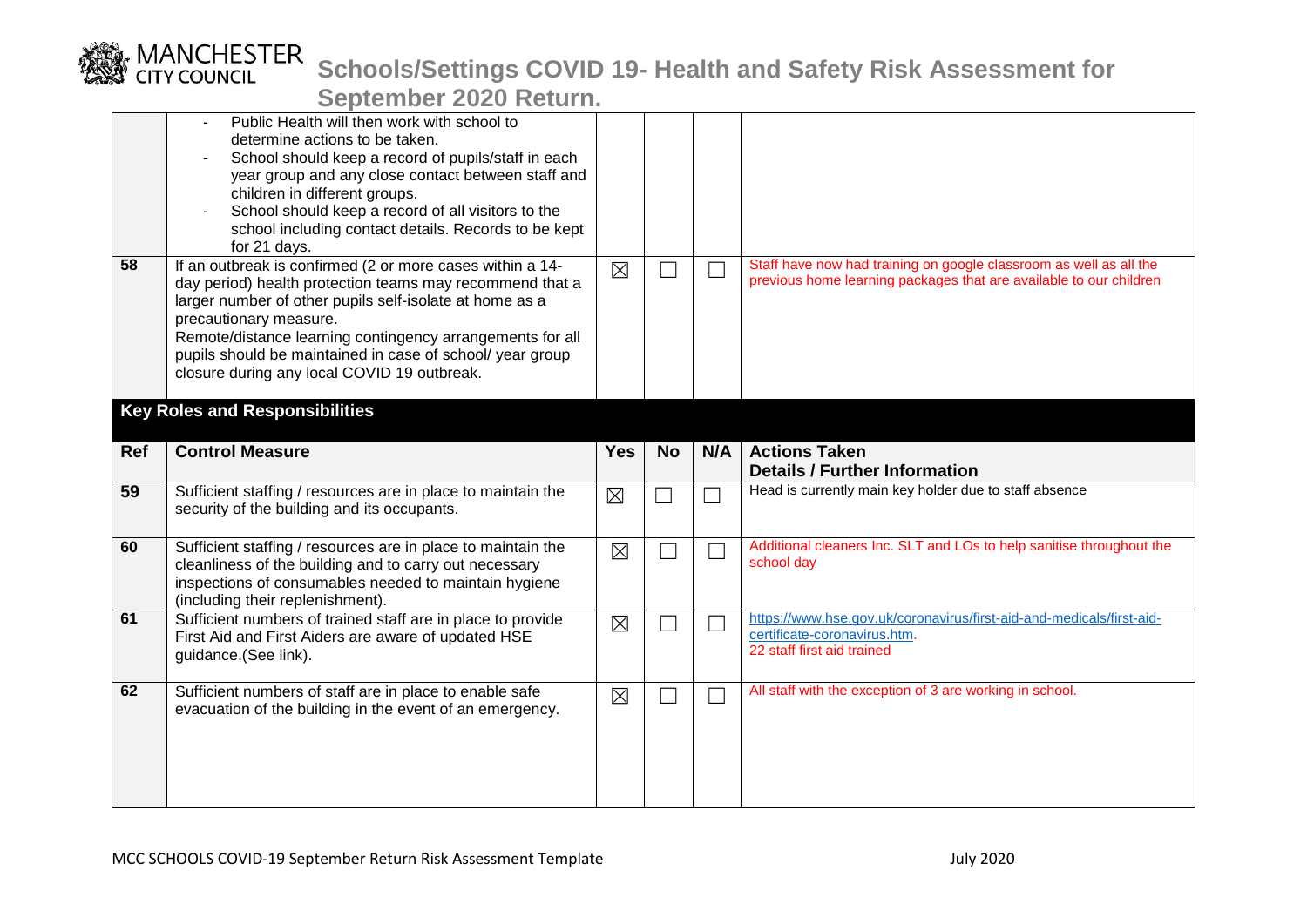

**September 2020 Return.**

|            | <b>Statutory Premises Compliance and Maintenance</b>                                                                                                           |     |           |     |                                                              |  |  |  |  |
|------------|----------------------------------------------------------------------------------------------------------------------------------------------------------------|-----|-----------|-----|--------------------------------------------------------------|--|--|--|--|
| <b>Ref</b> | <b>Control Measure</b>                                                                                                                                         | Yes | <b>No</b> | N/A | <b>Actions Taken</b><br><b>Details / Further Information</b> |  |  |  |  |
| 63         | PPM (Planned Preventative Maintenance) work continues<br>to be delivered for critical building systems (Life-Safety)<br>including:<br>Fire Alarm and Detection | ⊠   |           |     |                                                              |  |  |  |  |
|            | Powered Doors / Gates<br>Legionella and Water Testing<br><b>Electrical Safety</b><br><b>Gas Safety</b><br><b>PAT Testing</b><br>Asbestos Management            |     |           |     |                                                              |  |  |  |  |
| 64         | Defect Reporting arrangements are in place.                                                                                                                    | ⊠   |           |     | Reported to SBM or site team                                 |  |  |  |  |

**Additional Response to an Infection /Statutory Compliance and Maintenance measures.**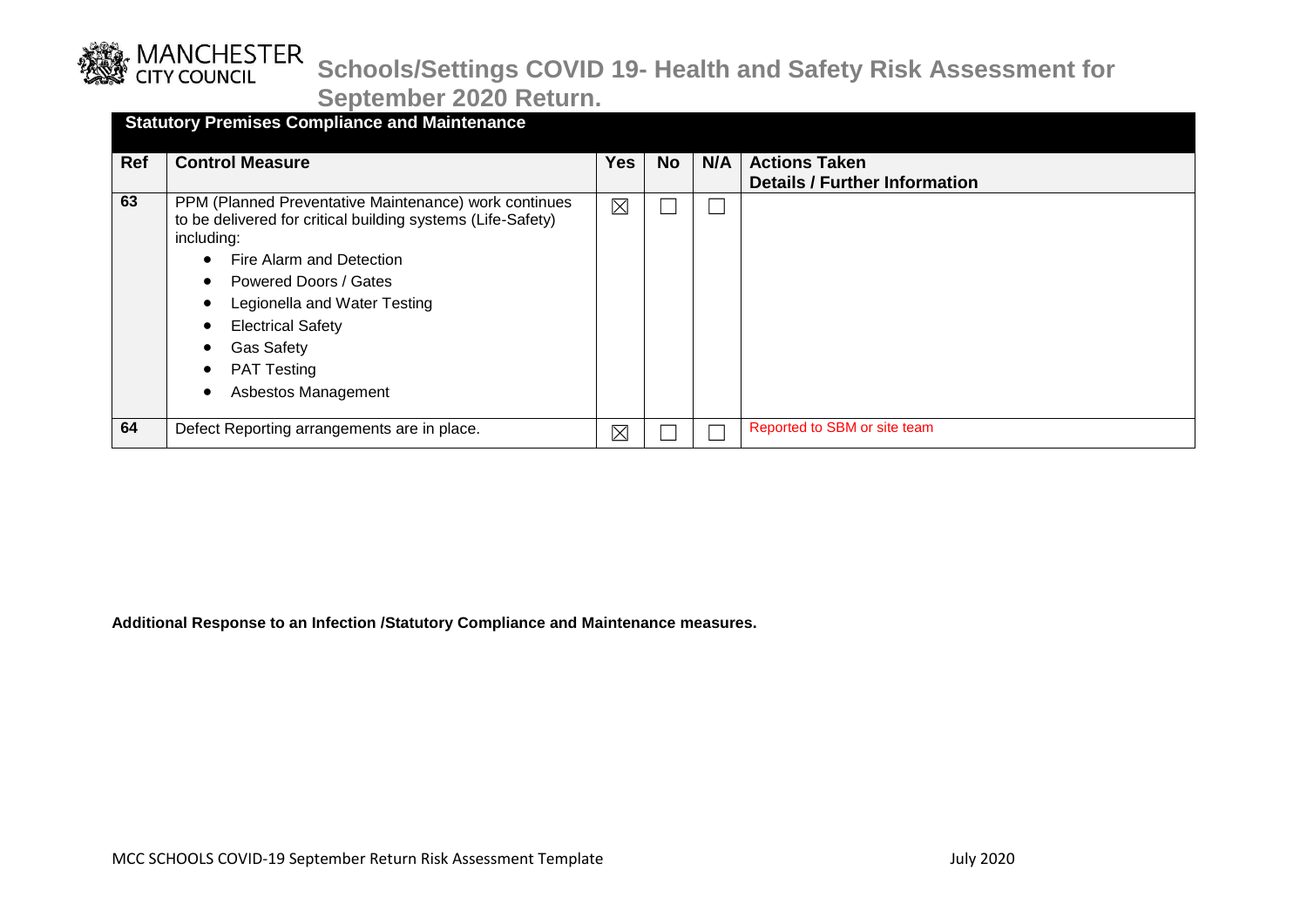

|            | <b>Additional Measures/ Considerations for Special Schools</b>                                                                                                                                                                                                                                                                                   |             |           |     |                                                                                                   |  |  |  |
|------------|--------------------------------------------------------------------------------------------------------------------------------------------------------------------------------------------------------------------------------------------------------------------------------------------------------------------------------------------------|-------------|-----------|-----|---------------------------------------------------------------------------------------------------|--|--|--|
| <b>Ref</b> | <b>Control Measure</b>                                                                                                                                                                                                                                                                                                                           | <b>Yes</b>  | <b>No</b> | N/A | <b>Actions Taken</b><br><b>Details / Further Information</b>                                      |  |  |  |
| 65         | Pupil risk assessment completed/ updated to determine<br>additional support for children with EHC plans to support a<br>successful return.<br>Parents contacted to involve them in planning for children's<br>return in September- e.g. social stories/ visits.                                                                                  | $\boxtimes$ |           |     | This has already taken place for our RP pupils and 1:1 pupils. Socal<br>stories have been created |  |  |  |
| 66         | Bubbles/ groups are of an 'appropriate' class size. Numbers<br>are lower in special schools than mainstream which will<br>help to limit contacts.<br>Children with complex needs unable to social distance so<br>acceptable in smaller groups.                                                                                                   | $\boxtimes$ |           |     | Our RP children will themselves create one bubble to reduce<br>contamination throughout school.   |  |  |  |
| 67         | Pupils, although no longer shielding, but remain under the<br>care of a specialist health professional, school should<br>discuss school return with their health professional.<br>Where a pupil is unable to attend their setting because they<br>are complying with clinical or public health advice distance/<br>remote education is provided. |             |           | ⊠   |                                                                                                   |  |  |  |